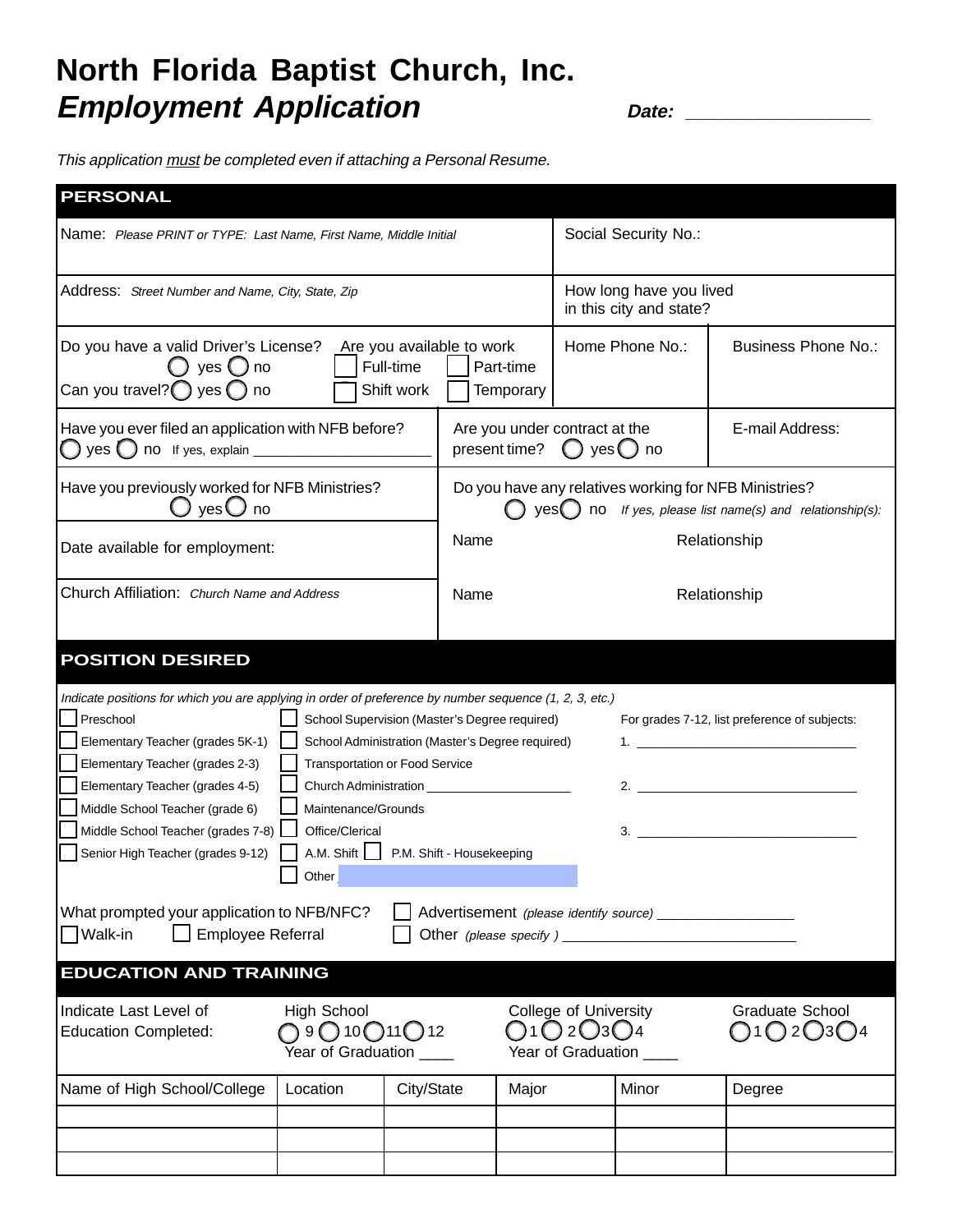| <b>EMPLOYMENT HISTORY</b>                         |                                                               |                                                            |
|---------------------------------------------------|---------------------------------------------------------------|------------------------------------------------------------|
| <b>Employer</b>                                   | <b>Employment Dates</b><br>From $\_\_\_\_$ to $\_\_\_\_\_\_\$ | Hourly or Monthly Salary<br>Start _________ Finish _______ |
| E-mail Address<br>Immediate Supervisor            | What was your job title?                                      |                                                            |
| Address: Street Number and Name, City, State, Zip | Telephone No.<br>Fax No.                                      |                                                            |
| Description of duties:                            | Did you work under another name?<br>yes(<br>no                |                                                            |
|                                                   | If yes, what name?                                            |                                                            |
|                                                   | May we contact this employer?                                 | yes (<br>no                                                |
| Reason for leaving:                               |                                                               |                                                            |
| Account for period between jobs:                  |                                                               |                                                            |
| <b>Employer</b>                                   | <b>Employment Dates</b><br>From $\_\_\_\_$ to $\_\_\_\_\_\$   | Hourly or Monthly Salary<br>Start ________ Finish _______  |
| <b>Immediate Supervisor</b><br>E-mail Address     | What was your job title?                                      |                                                            |
| Address: Street Number and Name, City, State, Zip | Telephone No.                                                 | Fax No.                                                    |
| Description of duties:                            | Did you work under another name?                              | yes $()$ no                                                |
|                                                   | If yes, what name?                                            |                                                            |
|                                                   | May we contact this employer?                                 | ves '<br>no                                                |
| Reason for leaving:                               |                                                               |                                                            |
| Account for period between jobs:                  |                                                               |                                                            |
| <b>Employer</b>                                   | <b>Employment Dates</b><br>From $\_\_\_\_$ to $\_\_\_\_\_\$   | Hourly or Monthly Salary<br>Start ________ Finish _____    |
| Immediate Supervisor<br>E-mail Address            | What was your job title?                                      |                                                            |
| Address: Street Number and Name, City, State, Zip | Telephone No.                                                 | Fax No.                                                    |
| Description of duties:                            | Did you work under another name?                              | yes() no                                                   |
|                                                   | If yes, what name?                                            |                                                            |
|                                                   | May we contact this employer?                                 | yes $\bigcup$ no                                           |
| Reason for leaving:                               |                                                               |                                                            |
| Account for period between jobs:                  |                                                               |                                                            |
|                                                   |                                                               |                                                            |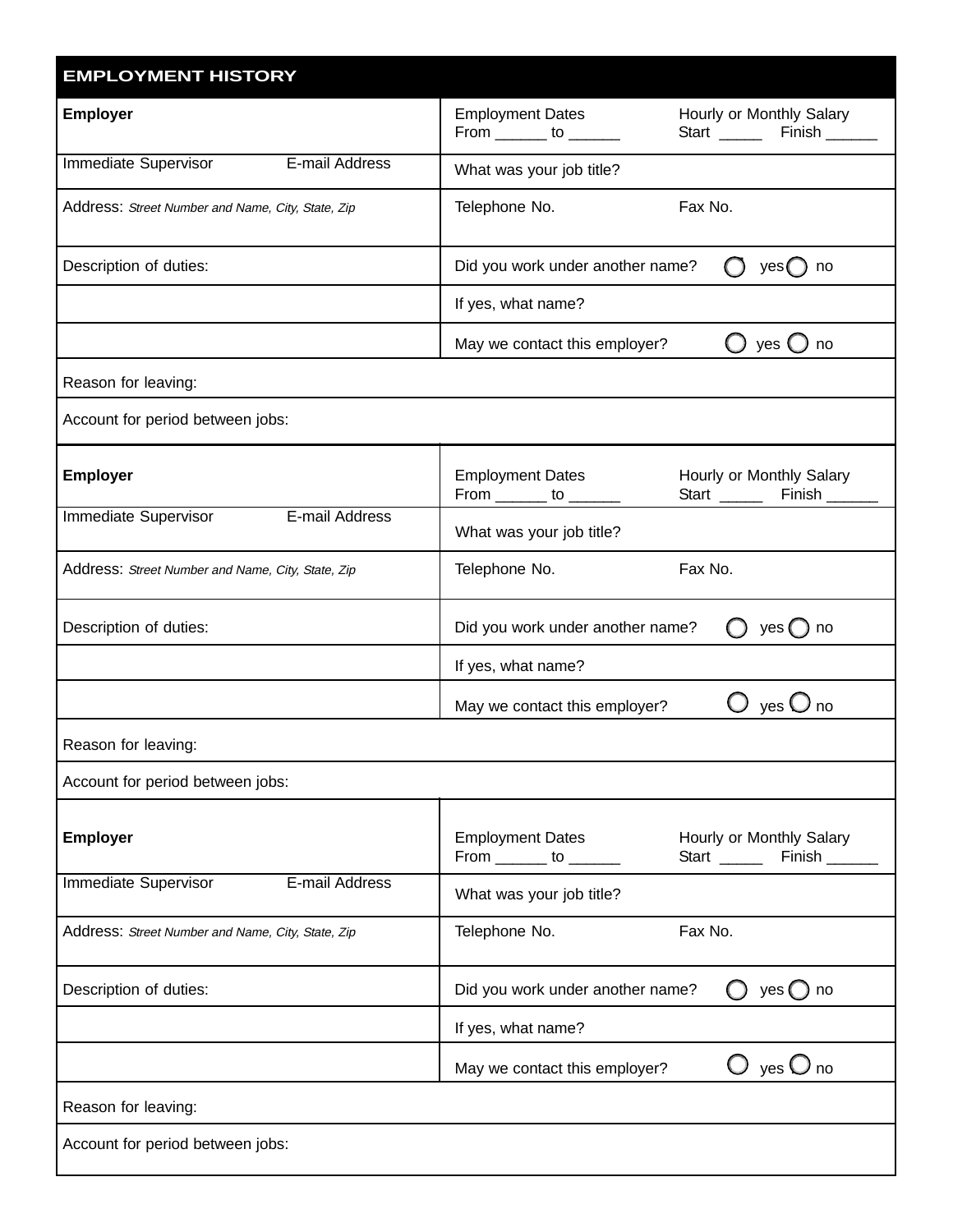## REFERENCES

| Please list three references who are qualified to speak of your home background, Christian life, training and experience.                                                                                                                                                                                                                                                                                                                   | (May not be a family member).                                                                                                                                                                                                                                                                                                                                                                                                                                                                                 |
|---------------------------------------------------------------------------------------------------------------------------------------------------------------------------------------------------------------------------------------------------------------------------------------------------------------------------------------------------------------------------------------------------------------------------------------------|---------------------------------------------------------------------------------------------------------------------------------------------------------------------------------------------------------------------------------------------------------------------------------------------------------------------------------------------------------------------------------------------------------------------------------------------------------------------------------------------------------------|
| Name Position                                                                                                                                                                                                                                                                                                                                                                                                                               | the control of the control of the control of the control of the                                                                                                                                                                                                                                                                                                                                                                                                                                               |
| Address                                                                                                                                                                                                                                                                                                                                                                                                                                     | <b>E-mail Address</b><br>$\label{eq:2} \begin{split} \mathcal{L}(\mathcal{L}_{\text{max}}) = \mathcal{L}(\mathcal{L}_{\text{max}}) = \mathcal{L}(\mathcal{L}_{\text{max}}) \mathcal{L}(\mathcal{L}_{\text{max}}) \mathcal{L}(\mathcal{L}_{\text{max}}) \mathcal{L}(\mathcal{L}_{\text{max}}) \mathcal{L}(\mathcal{L}_{\text{max}}) \mathcal{L}(\mathcal{L}_{\text{max}}) \mathcal{L}(\mathcal{L}_{\text{max}}) \mathcal{L}(\mathcal{L}_{\text{max}}) \mathcal{L}(\mathcal{L}_{\text{max}}) \mathcal{L}(\math$ |
|                                                                                                                                                                                                                                                                                                                                                                                                                                             | Telephone No.                                                                                                                                                                                                                                                                                                                                                                                                                                                                                                 |
|                                                                                                                                                                                                                                                                                                                                                                                                                                             | Position                                                                                                                                                                                                                                                                                                                                                                                                                                                                                                      |
| Address <b>E-mail Address</b>                                                                                                                                                                                                                                                                                                                                                                                                               |                                                                                                                                                                                                                                                                                                                                                                                                                                                                                                               |
|                                                                                                                                                                                                                                                                                                                                                                                                                                             |                                                                                                                                                                                                                                                                                                                                                                                                                                                                                                               |
| <b>Name</b> <u>design and the contract of the contract of the contract of the contract of the contract of the contract of the contract of the contract of the contract of the contract of the contract of the contract of the contrac</u>                                                                                                                                                                                                   | Position                                                                                                                                                                                                                                                                                                                                                                                                                                                                                                      |
|                                                                                                                                                                                                                                                                                                                                                                                                                                             | <b>E-mail Address</b>                                                                                                                                                                                                                                                                                                                                                                                                                                                                                         |
| City, State, Zip. 2008. 2009. 2010. 2010. 2010. 2010. 2010. 2010. 2010. 2010. 2010. 2010. 2010. 2010. 2010. 20                                                                                                                                                                                                                                                                                                                              | Telephone No.                                                                                                                                                                                                                                                                                                                                                                                                                                                                                                 |
| Typing -- wpm _________<br>Software usage: U Word Perfect<br>    Microsoft Word<br>If you are not a U.S. citizen, are you legally authorized to work in the United States?<br>(If yes, you must complete the I-9 Form required by the Immigration and Naturalization Service no later than three (3) business days after your date of<br>hire).<br>Have you ever been convicted of a felony? $\bigcirc$ yes<br>no<br>If yes, please explain | Ten-key adding machine<br>PageMaker<br>Lotus<br>ves (<br>no                                                                                                                                                                                                                                                                                                                                                                                                                                                   |
| Have you been bonded? $\bigcirc$ yes<br>no<br>If yes, for which position(s)<br>In case of accident or emergency, please notify:                                                                                                                                                                                                                                                                                                             |                                                                                                                                                                                                                                                                                                                                                                                                                                                                                                               |
| Name<br>Address                                                                                                                                                                                                                                                                                                                                                                                                                             | Relationship<br>Telephone No.                                                                                                                                                                                                                                                                                                                                                                                                                                                                                 |